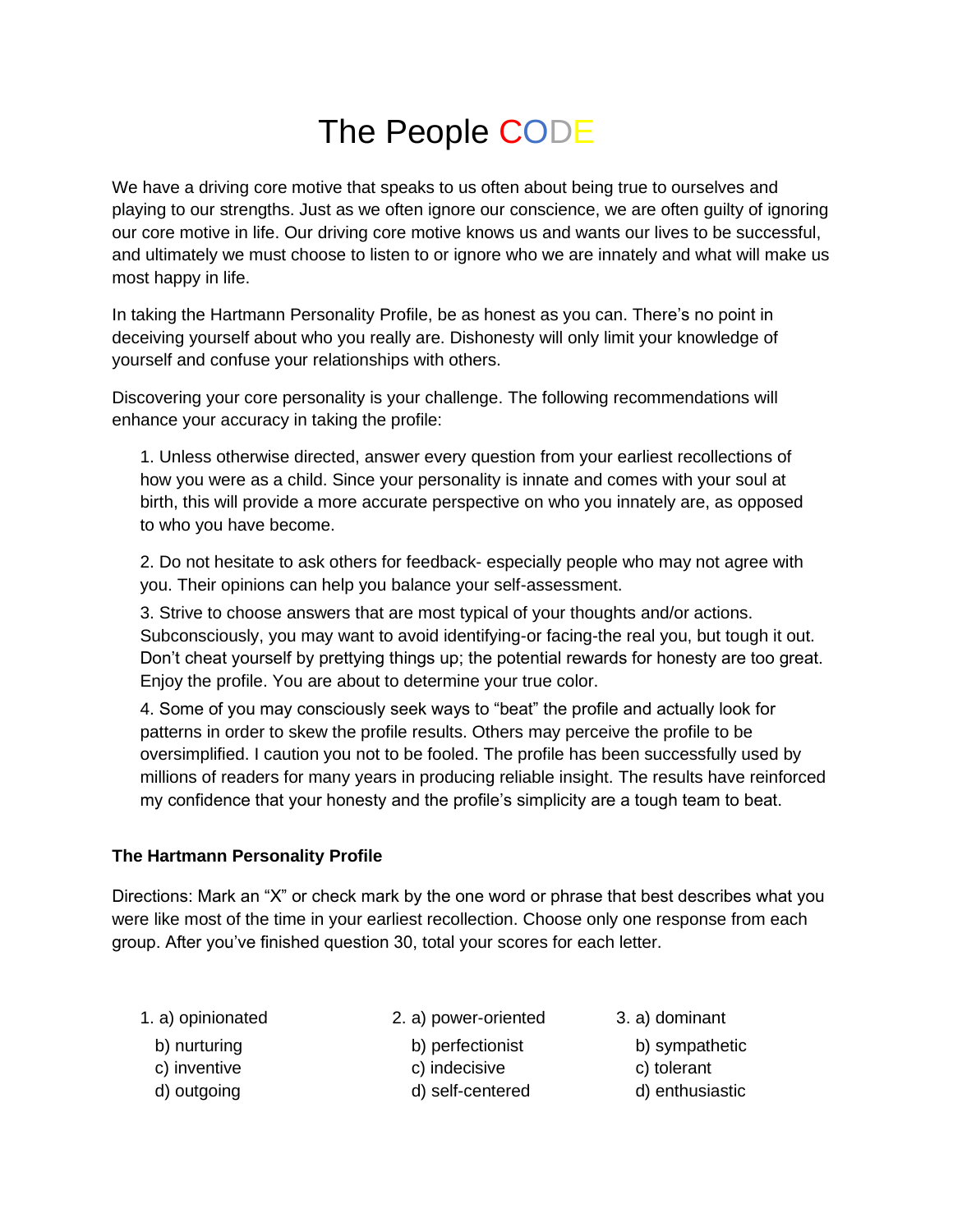- 4. a) self-serving 5. a) decisive 6. a) arrogant b) suspicious b) loyal b) b) b) worry-prone d) naïve d) playful d d d d flighty 7. a) assertive 8. a) bossy 9. a) action-oriented b) reliable b) self-critical b) self-critical b) analytical c) kind c) reluctant c) easygoing d) sociable d) a teaser d) carefree d) obnoxious d) a party person d) vain 13. a) responsible 14. a) impatient 15. a) strong-willed b) idealistic b) moody b) respectful c) considerate c) passive c) patient d) happy d) impulsive d) fun-loving 16. a) argumentative 17. a) independent 18. a) aggressive b) unrealistic b) dependable b) b) frequently c) directionless c) even-tempered depressed d) an interrupter d) trusting d ambivalent 19. a) powerful 20. a) insensitive 21. a) logical b) deliberate b) judgmental b) emotional c) gentle c) boring c) c c) agreeable d) optimistic d) undisciplined d) popular 22. a) always right 23. a) pragmatic 24. a) merciless b) guilt prone b) well-behaved b) thoughtful c) unenthusiastic c) accepting c) uninvolved d) uncommitted d) spontaneous d) a show-off 25. a) task-oriented 26. a) tactless 27. a) direct b) sincere b) hard to please b) creative c) diplomatic c) lazy c) c) c c) adaptable d) lively d) loud d) a performer 28. a) calculating 29. a) confident 30. a) intimidating b) self-righteous b) disciplined b) careful
- 10. a) critical of others 11. a) determined 12. a) demanding
- 
- 
- -
	-
	-
- -
	-
	-
- b) overly sensitive b) detail conscious b) unforgiving c) shy c) a good listener c) unmotivated
	-
	- -
		-
		-
	- -
		-
	- -
		-
		-
	- -
		-
		-
	- -
		-
		-
	- -
		-
		-
- -
- c) unsure c) contented c) silently stubborn
	-
	-
	-
	- - -
			- d) forgetful
		-
		-
		-
	- -
		-
		-
	- -
		-
- c) self-deprecating c) pleasant c) unproductive d) disorganized d) charismatic d) afraid to face

facts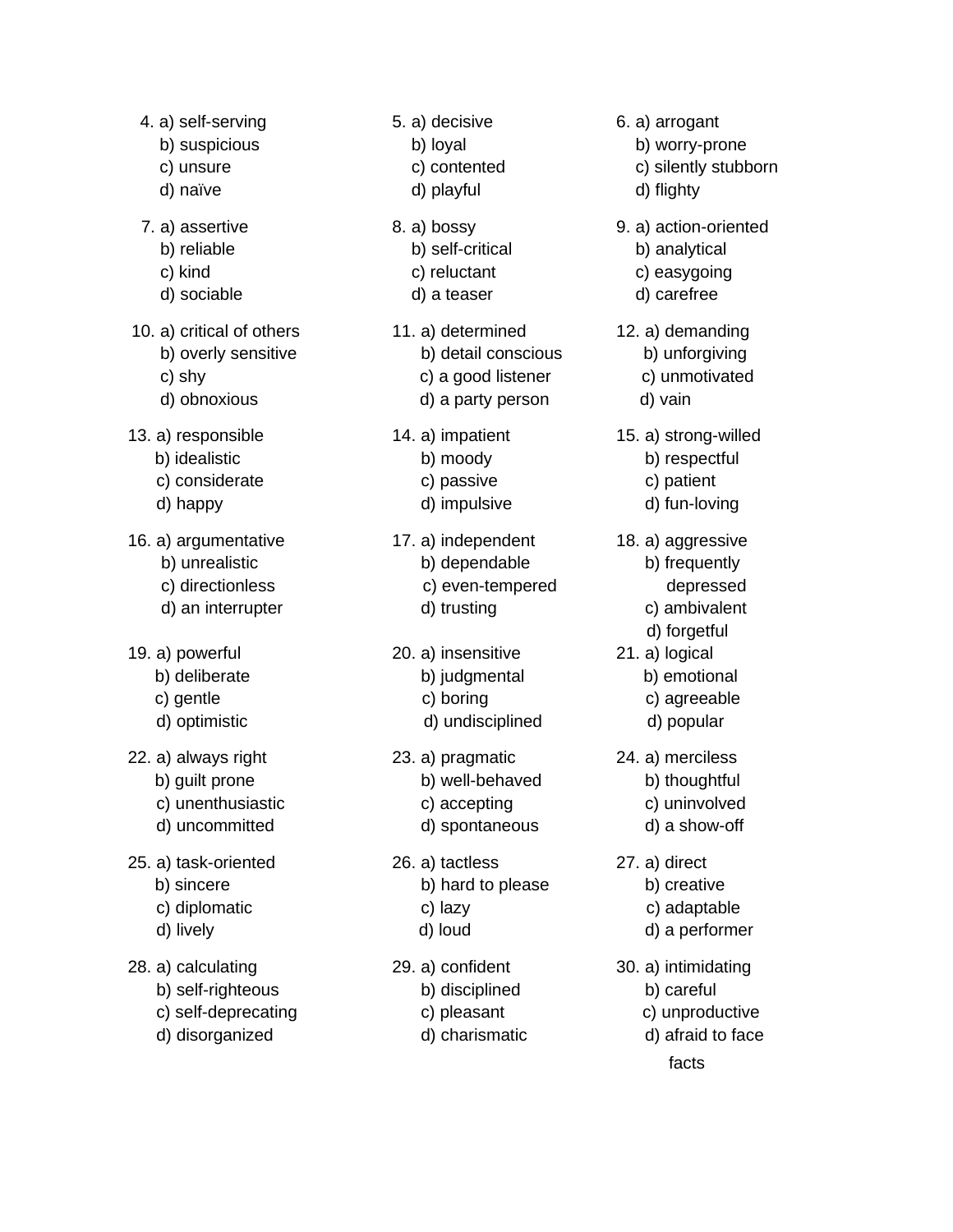\_\_\_\_\_\_ Total a's \_\_\_\_\_\_ Total b's \_\_\_\_\_\_ Total c's \_\_\_\_\_\_ Total d's

Enter your totals in the proper spaces. Now let's see if you respond the same way to the following situations as you did to groups of descriptive words. Again, pick only one answer, and record your totals for each letter at the end.

## **Situations**

31. If I applied for a job, a prospective employer would most likely hire me because I am:

a. \_\_\_\_\_ Driven, direct, and delegating

b. \_\_\_\_\_ Deliberate, accurate and reliable

c. \_\_\_\_\_ Patient, adaptable, and

tactful

d. Fun-loving, spirited, and

casual.

32. When involved in an intimate relationship, if I feel threated by my

partner, I:

a. \_\_\_\_\_ Fight back with facts and anger.

b. \_\_\_\_\_\_ Cry, feel hurt, and plan revenge.

c. Become quiet, withdrawn, and often hold anger until I blow up over some minor issue later.

d. **Distance myself and avoid further** 

conflict.

33. For me, life is most meaningful

when it:

a. **IS task-oriented and productive.** 

b. \_\_\_\_\_ Is filled with people and purpose.

c. \_\_\_\_\_ Is free of pressure and stress.

d. Allows me to be playful, lighthearted, and optimistic.

34. As a child, I

was:

a. Stubborn, bright, and/or aggressive.

b. Well behaved, caring, and/or

depressed.

c. \_\_\_\_\_ Quiet, easygoing, and/or shy.

d. \_\_\_\_\_ Too talkative, happy, and/or playful.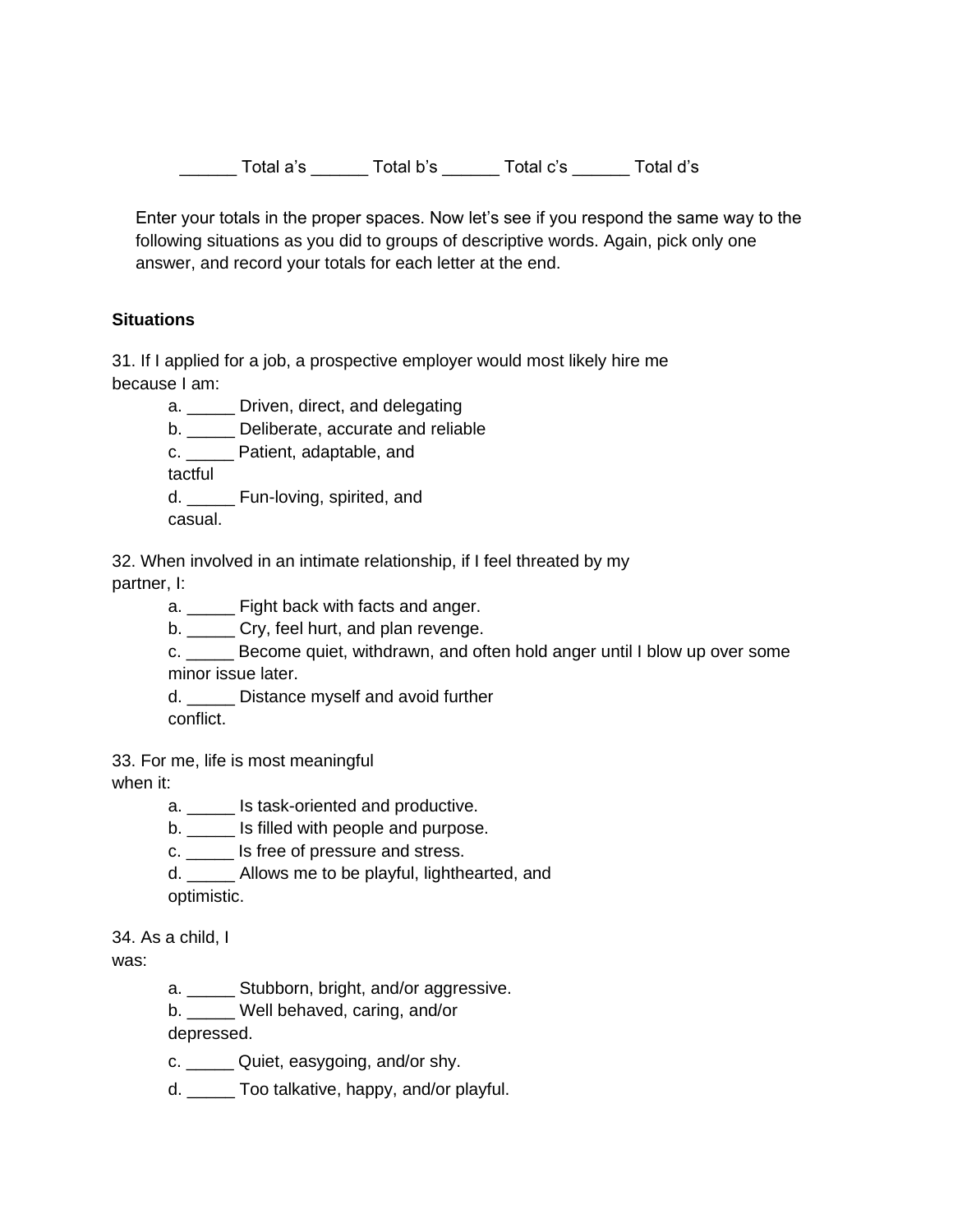35. As an adult, I

am:

a. **Opinionated, determined, and/or** bossy.

b. \_\_\_\_\_ Responsible, honest, and/or unforgiving.

c. \_\_\_\_\_ Accepting, contented, and/or unmotivated.

d. Charismatic, positive, and/or obnoxious.

36. As a parent, I

am:

a. \_\_\_\_\_ Demanding, quick-tempered, and/or uncompromising.

b. \_\_\_\_\_ Concerned, sensitive, and/or critical.

c. Permissive, easily persuaded, and/or often overwhelmed.

d. Playful, casual, and/or irresponsible.

37. In an argument with a friend, I am most likely to be:

a. \_\_\_\_\_ Verbally stubborn about facts.

b. \_\_\_\_\_ Concerned about others' feelings and

principles.

c. \_\_\_\_\_ Silently stubborn, uncomfortable, and/or

confused.

d. \_\_\_\_\_ Loud, uncomfortable, and/or compromising.

38. If my friend was in trouble, I would

be:

a. Protective, resourceful, and recommending solutions.

b. Concerned, empathetic, and loyal – regardless of the problem.

c. \_\_\_\_\_ Supportive, patient, and a good listener.

d. \_\_\_\_\_ Nonjudgmental, optimistic, and downplaying the seriousness of the situation.

39. When making decisions, I

am:

a. \_\_\_\_\_ Assertive, articulate, and logical.

b. Deliberate, precise, and cautious.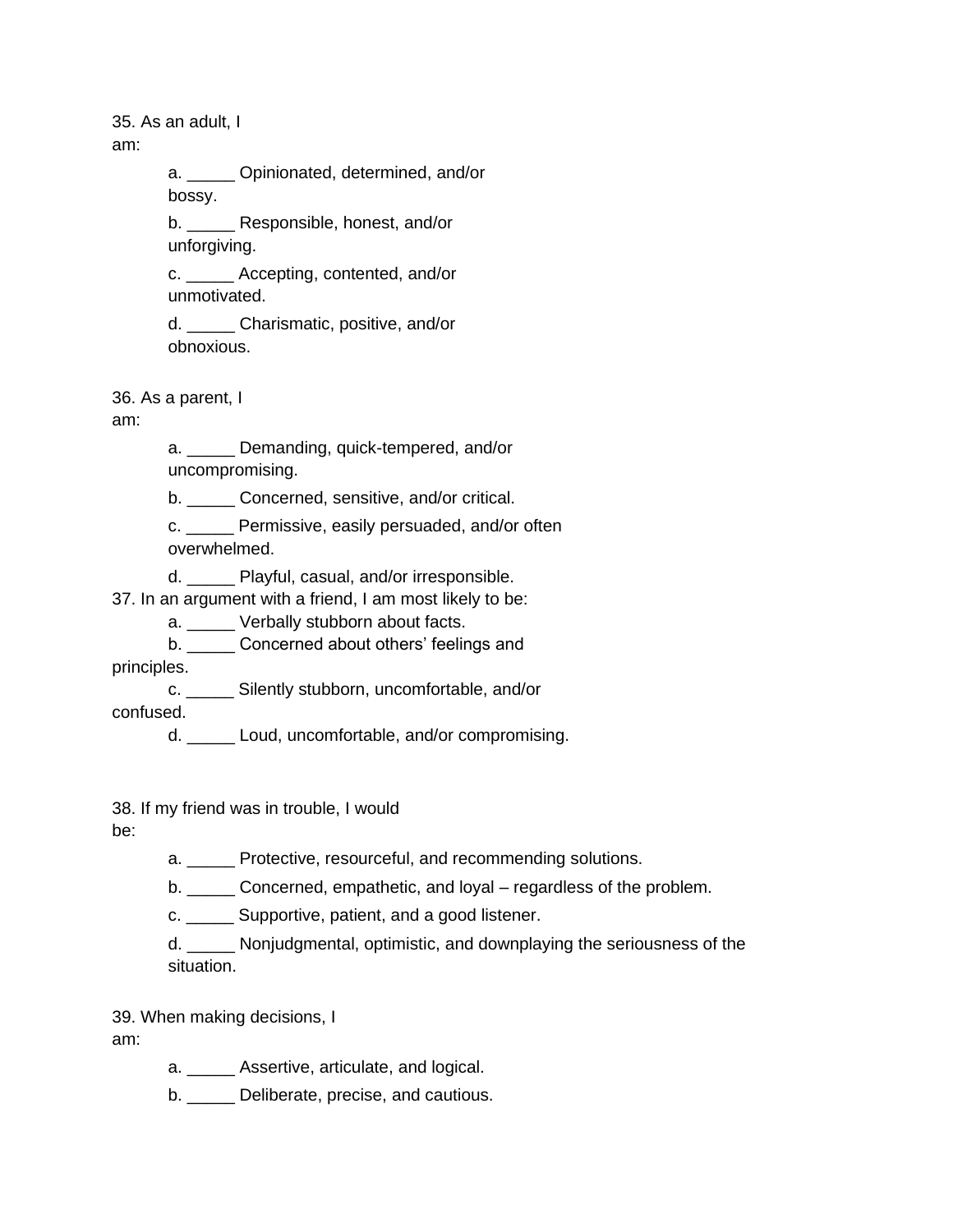c. \_\_\_\_\_ Indecisive, timid, and reluctant.

d. \_\_\_\_\_ Impulsive, uncommitted, and inconsistent

40. When I fail, I

feel:

a. \_\_\_\_\_ Silently self-critical, yet verbally stubborn and defensive.

b. Guilty, self-critical, and vulnerable to depression – I dwell on it.

c. \_\_\_\_\_ Unsettled and fearful, but I keep it to myself.

d. Embarrassed and nervous – seeking to escape the situation.

41. If someone crosses

me:

a. \_\_\_\_\_ I am angered and cunningly plan a way to get even quickly.

b. I feel deeply hurt and find it almost impossible to forgive completely. Generally, getting

even is not enough.

c. \_\_\_\_\_ I am silently hurt and plan to get even and/or completely avoid the other person.

d. \_\_\_\_\_ I was to avoid confrontation, consider the situation not important enough to bother with, and/or seek other friends.

42. Work

is:

a. \_\_\_\_\_ A most productive way to spend one's time.

b. \_\_\_\_\_ A healthy activity, which should be done right if it's to be done at all. Work should be

done before one plays.

c. \_\_\_\_\_ A positive activity as long as it is something I enjoy and don't feel pressured to accomplish.

d. A necessary evil, much less inviting than play.

43. In social situations, I am most often:

> a. \_\_\_\_\_ Feared by others b. Admired by